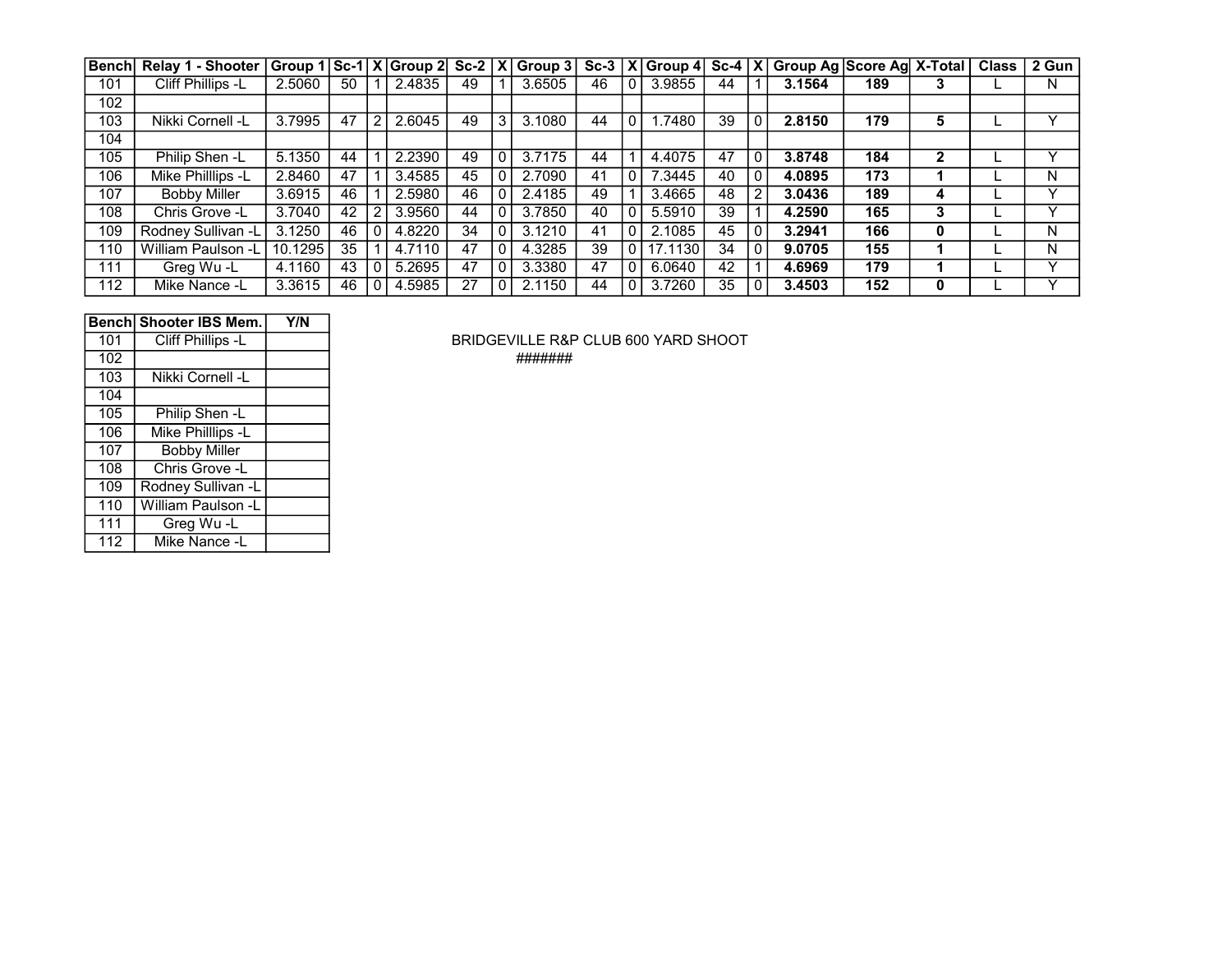| <b>Bench</b> | Relay 2 - Shooter Group 1 Sc-1 X |        |    | Group $2 \mid$ | $Sc-2$ $ X $ |   | Group $3 \mid$ |    | Sc-3 $ X $ Group 4 $ Sc-4 X $ |    |             | Group Ag Score Ag X-Total   Class   2 Gun |     |              |   |   |
|--------------|----------------------------------|--------|----|----------------|--------------|---|----------------|----|-------------------------------|----|-------------|-------------------------------------------|-----|--------------|---|---|
| 201          | Bill Frisch -L                   | 3.3965 | 47 | 3.1565         | 43           | 0 | 3.4215         | 44 | 2.8170                        | 45 | 0           | 3.1979                                    | 179 |              |   | N |
| 202          |                                  |        |    |                |              |   |                |    |                               |    |             |                                           |     |              |   |   |
| 203          | Nikki Cornell -H                 | 3.9075 | 46 | 2.7420         | 44           |   | 2.6050         | 40 | 4.4660                        | 43 | $\Omega$    | 3.4301                                    | 173 | 0            | н |   |
| 204          |                                  |        |    |                |              |   |                |    |                               |    |             |                                           |     |              |   |   |
| 205          | Philip Shen -H                   | 2.8325 | 46 | 3.9865         | 46           | 0 | 7.5295         | 43 | 1.5560                        | 47 | $\mathbf 0$ | 3.9761                                    | 182 | 0            | н |   |
| 206          |                                  |        |    |                |              |   |                |    |                               |    |             |                                           |     |              |   |   |
| 207          | Bobby Miller -H                  | 2.2110 | 45 | 2.8820         | 48           | 2 | 4.4430         | 40 | 3.2610                        | 48 | $\mathbf 0$ | 3.1993                                    | 181 |              | н | v |
| 208          | Chris Grove -H                   | 4.0480 | 47 | 4.2785         | 46           | 0 | 3.4915         | 47 | 2.4055                        | 48 | 2           | 3.5559                                    | 188 |              | н |   |
| 209          |                                  |        |    |                |              |   |                |    |                               |    |             |                                           |     |              |   |   |
| 210          |                                  |        |    |                |              |   |                |    |                               |    |             |                                           |     |              |   |   |
| 211          | Greg Wu-H                        | 5.8975 | 43 | 5.4120         | 47           |   | 4.7605         | 39 | 5.7950                        | 36 | $\Omega$    | 5.4663                                    | 165 | $\mathbf{2}$ | н | v |
| 212          | Mike Nance -H                    | 3.1640 | 44 | 3.2870         | 47           | 0 | 21.0000        | 21 | 4.5045                        | 45 | 0           | 7.9889                                    | 157 |              | н |   |

|     | ∣Bench∣ Shooter IBS Mem. | Y/N |
|-----|--------------------------|-----|
| 201 | Bill Frisch -L           |     |
| 202 |                          |     |
| 203 | Nikki Cornell -H         |     |
| 204 |                          |     |
| 205 | Philip Shen -H           |     |
| 206 |                          |     |
| 207 | <b>Bobby Miller -H</b>   |     |
| 208 | Chris Grove -H           |     |
| 209 |                          |     |
| 210 |                          |     |
| 211 | Greg Wu -H               |     |
| 212 | Mike Nance -H            |     |

BRIDGEVILLE R&P CLUB 600 YARD SHOOT 9/19/2021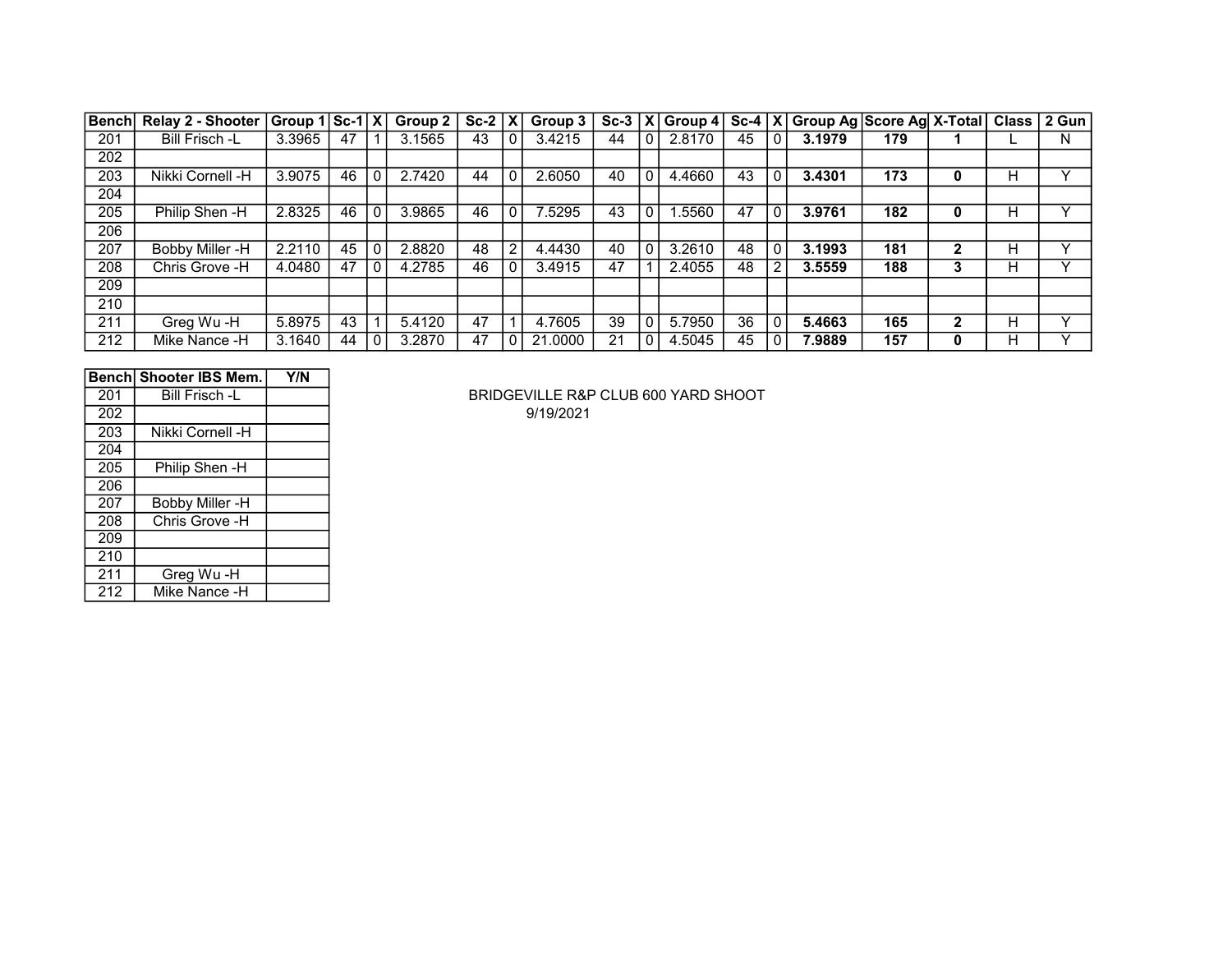|              |                       |            | Gun   | $\overline{\mathbf{2}}$ | <b>Group</b> |   |              |                       |                   |                | Gun          | $\mathbf{2}$ | <b>Score</b> |
|--------------|-----------------------|------------|-------|-------------------------|--------------|---|--------------|-----------------------|-------------------|----------------|--------------|--------------|--------------|
| <b>Bench</b> | <b>Shooter</b>        | Group AGG. | Class | <b>Gun</b>              | <b>Place</b> |   | <b>Bench</b> | <b>Shooter</b>        | <b>Score AGG.</b> | X              | <b>Class</b> | Gun          | <b>Place</b> |
| 103          | Nikki Cornell -L      | 2.8150     |       | $\checkmark$            |              | в | 107          | <b>Bobby Miller</b>   | 189               | 4              |              |              |              |
| 107          | <b>Bobby Miller</b>   | 3.0436     |       | $\checkmark$            | 2            | R | 101          | Cliff Phillips -L     | 189               | 3              |              | N            | 2            |
| 101          | Cliff Phillips -L     | 3.1564     |       | N                       | 3            |   | 105          | Philip Shen -L        | 184               | $\mathbf{2}$   |              |              | 3            |
| 201          | <b>Bill Frisch -L</b> | 3.1979     |       | N                       | 4            | D | 103          | Nikki Cornell -L      | 179               | 5              |              |              | 4            |
| 109          | Rodney Sullivan -L    | 3.2941     |       | N                       | 5            | G | 111          | Greg Wu-L             | 179               |                |              | $\checkmark$ | 5            |
| 112          | Mike Nance -L         | 3.4503     |       | v                       | 6            | E | 201          | <b>Bill Frisch -L</b> | 179               | 1              |              | N            | 6            |
| 105          | Philip Shen -L        | 3.8748     |       | $\checkmark$            |              | V | 106          | Mike Philllips -L     | 173               | 1              |              | N            | 7            |
| 106          | Mike Philllips -L     | 4.0895     |       | N                       | 8            |   | 109          | Rodney Sullivan -L    | 166               | $\bf{0}$       |              | N            | 8            |
| 108          | Chris Grove -L        | 4.2590     |       | $\checkmark$            | 9            |   | 108          | Chris Grove -L        | 165               | 3              |              |              | 9            |
| 111          | Greg Wu-L             | 4.6969     |       | $\checkmark$            | 10           |   | 110          | William Paulson -L    | 155               |                |              | N            | 10           |
| 110          | William Paulson -L    | 9.0705     |       | N                       | 11           | E | 112          | Mike Nance -L         | 152               | $\bf{0}$       |              |              | 11           |
| 207          | Bobby Miller -H       | 3.1993     | н     | $\checkmark$            |              |   | 208          | Chris Grove -H        | 188               | 3              | Н            | $\checkmark$ |              |
| 203          | Nikki Cornell -H      | 3.4301     | н     | $\checkmark$            | 2            | R | 205          | Philip Shen -H        | 182               | $\bf{0}$       | Н            |              | 2            |
| 208          | Chris Grove -H        | 3.5559     | H.    |                         | 3            | & | 207          | Bobby Miller -H       | 181               | $\mathbf{2}$   | H            |              | 3            |
| 205          | Philip Shen -H        | 3.9761     | H     | $\checkmark$            | 4            | P | 203          | Nikki Cornell -H      | 173               | $\bf{0}$       | Н            |              | 4            |
| 212          | Mike Nance -H         | 7.9889     | H     | $\checkmark$            | 5            |   | 211          | Greg Wu-H             | 165               | $\overline{2}$ | н            |              | 5            |
| 211          | Greg Wu-H             | 5.4663     | H     | $\checkmark$            | 6            | C | 212          | Mike Nance -H         | 157               | $\bf{0}$       | Η            |              | 6            |
| 210          | 0                     |            |       |                         |              |   | 102          |                       |                   |                | 0            |              |              |

|     | LG group agg.         |        |
|-----|-----------------------|--------|
| 1st | Nikki Cornell         | 2.8150 |
| 2nd | <b>Bobby Miller</b>   | 3.0436 |
| 3rd | <b>Cliff Phillips</b> | 3.1564 |

|                 | HG group agg.        |        |
|-----------------|----------------------|--------|
| 1st             | <b>Bobby Miller</b>  | 3.1993 |
| 2 <sub>nd</sub> | <b>Nikki Cornell</b> | 3.4301 |
| 3rd             | <b>Chris Grove</b>   | 3.5559 |

|     | 2 Gun Overall        |
|-----|----------------------|
| 1st | <b>Bobby Miller</b>  |
| 2nd | <b>Nikki Cornell</b> |
| 3rd | <b>Philip Shen</b>   |

|                 | LG group agg.         |        |     | LG score agg.         |     |
|-----------------|-----------------------|--------|-----|-----------------------|-----|
| 1st             | Nikki Cornell         | 2.8150 | 1st | <b>Bobby Miller</b>   | 189 |
| 2 <sub>nd</sub> | <b>Bobby Miller</b>   | 3.0436 | 2nd | <b>Cliff Phillips</b> | 189 |
| 3rd             | <b>Cliff Phillips</b> | 3.1564 | 3rd | <b>Philip Shen</b>    | 184 |

|     | <b>HG</b> group agg. |        |     | HG score agg.       |     |  |
|-----|----------------------|--------|-----|---------------------|-----|--|
| 1st | <b>Bobby Miller</b>  | 3.1993 | 1st | <b>Chris Grove</b>  | 188 |  |
| 2nd | Nikki Cornell        | 3.4301 | 2nd | <b>Philip Shen</b>  | 182 |  |
| 3rd | <b>Chris Grove</b>   | 3.5559 | 3rd | <b>Bobby Miller</b> | 181 |  |

Bridgeville R&P Club 9-19-2021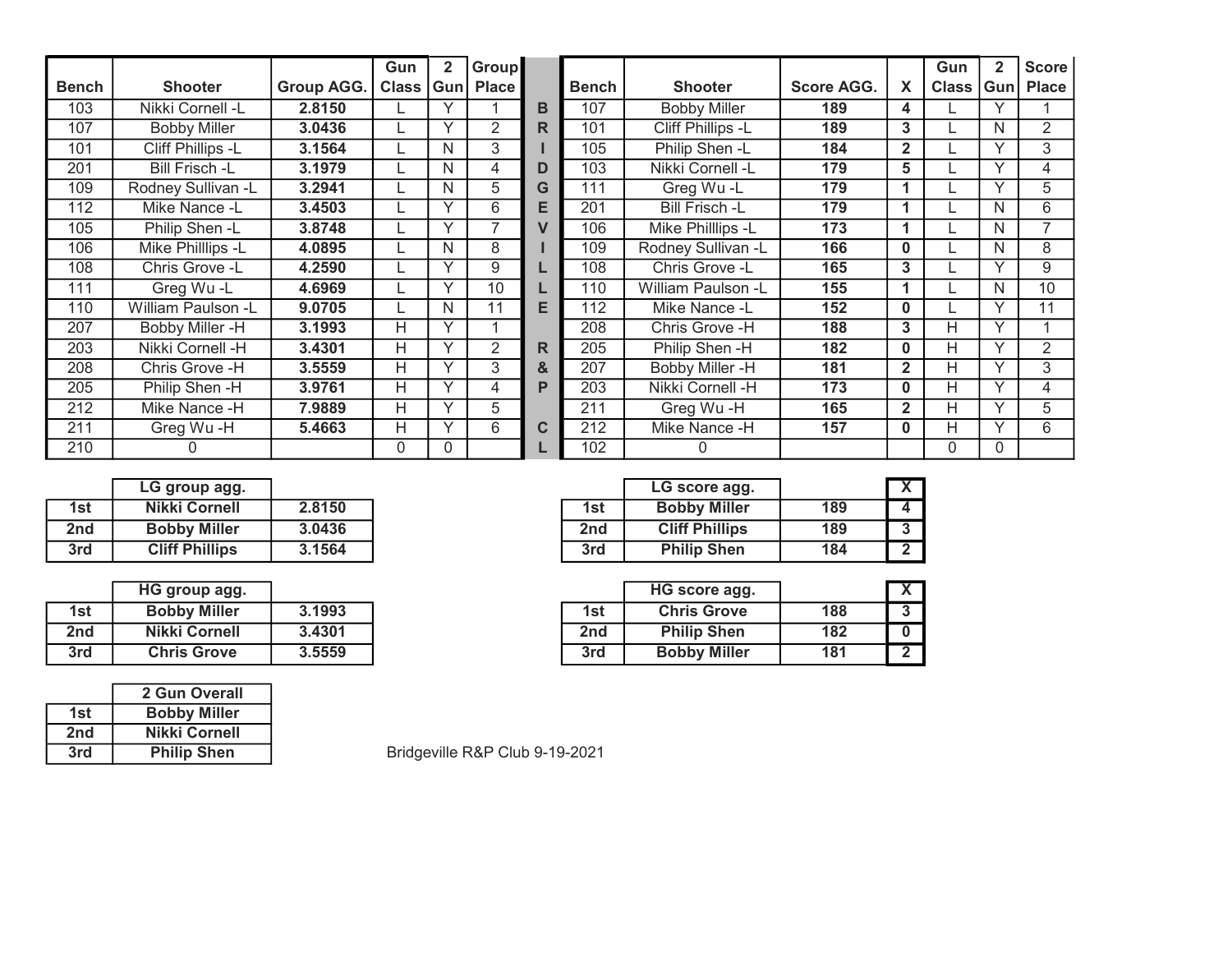| <b>BRIBGE R&amp;P CLUB 600 YARD</b> |               |               |              |                       | <b>Equipment List</b> |       | 9/19/2021 |                  |                 |                 |
|-------------------------------------|---------------|---------------|--------------|-----------------------|-----------------------|-------|-----------|------------------|-----------------|-----------------|
| <b>Name</b>                         | <b>Action</b> | <b>Barrel</b> | <b>Smith</b> | <b>Stocker</b>        | <b>Scope</b>          | X     | Case      | Powder           | <b>Bullet</b>   | Cal.            |
| Michael Phillips -L                 | <b>BAT</b>    | Krieger       | Ware         | McMillian             | Nightforce            | 42    | Lapua     | Varget           | Hunter 102      | 6 BRA           |
| Rodney Sullivan -L Borden           |               | <b>Brux</b>   | Short        | <b>McMillian</b>      | Vortex                | 15x60 | Lapua     | H4350            | Sierra 142      | 6.5x47          |
| Mike Nance -H                       | <b>BAT</b>    | Krieger       | Peinhardt    | Hunter                | Nightforce            | 15x55 | Lapua     | N <sub>135</sub> | Peinhardt 103   | 6BR             |
| Mike Nance -L                       | <b>BAT</b>    | Krieger       | Peinhardt    | Hunter                | Nightforce            | 15x55 | Lapua     | N <sub>135</sub> | Peinhardt 80    | 6BR             |
| Cliff Phillips -L                   | Stolle        | Fisher        | Fisher       | Hunter                | Nightforce            | 12x42 | Lapua     | 4895             | Peinhardt 103   | 6BR             |
| Greg Wu-H                           | REM           | Krieger       | J. Meyer     | McMillian             | Nightforce            | 12x42 | Lapua     | <b>RL 15</b>     | Berger 105      | 6mm             |
| Greg Wu-L                           | <b>REM</b>    | Krieger       | J. Meyer     | McMillian             | Nightforce            | 12x42 | Lapua     | <b>RL 15</b>     | Berger 105      | 6mm             |
| Philip Shen -H                      | <b>R40X</b>   | Krieger       | J. Meyer     | McMillian             | Nightforce            | 12x42 | Lapua     | Varget           | Berger 105      | 6 <sub>mm</sub> |
| Philip Shen -L                      | <b>R40X</b>   | Krieger       | J. Meyer     | McMillian             | Nightforce            | 12x42 | Lapua     | Varget           | Berger 105      | 6mm             |
| <b>Bill Frisch -L</b>               | Fisher        | Fisher        | Fisher       | Tony LenorkNightforce |                       | 12x42 |           | N <sub>135</sub> |                 | 6 <sub>mm</sub> |
| William Paulson - H Savage          |               | Krieger       | Peinhardt    | McMillian             | Nightforce            |       | Lapua     |                  | Stamoly 142     | 6.5x284         |
| William Paulson -L                  | <b>REM</b>    | Krieger       | Peinhardt    | McMillian             | <b>Nightforcel</b>    | 12    | Lapua     |                  | Stamoly 142     | 6.5x284         |
| Bobby Miller -H                     | <b>BAT</b>    | Krieger       | Wheeler      | LBR                   | Nightforce            | 55    | Lapua     | Varget           | <b>Bibb 109</b> | 6 dasher        |
| Bobby Miller -L                     | <b>BAT</b>    | Krieger       | Wheeler      | <b>LBR</b>            | Nightforce            | 55    | Lapua     | Varget           | <b>Bibb 109</b> | 6 dasher        |
| Chris Grove -H                      | <b>BAT</b>    | Krieger       | Goodling     | Hunter                | Nightforce            | 15x55 | Lapua     | Varget           | Roys 103        | 6BR             |
| Chris Grove -L                      | <b>BAT</b>    | Krieger       | Goodling     | Hunter                | Nightforce            | 15x55 | Lapua     | Varget           | <b>Roys 103</b> | 6BR             |
| Nikki Cornell -H                    | Bordenl       | Krieger       | Peinhardt    | Self                  | Weaver                | 46    | Lapua     | H4895            | lPeinhardt 106l | 6 <sub>mm</sub> |
| Nikki Cornell -L                    | Borden        | Fisher        | Fisher       | Hunter                | Nightforce            | 12x42 | Lapua     | Varget           | Peinhardt 106   | 6mm             |
| Ken Bleadow -H                      | <b>BAT</b>    | oughton/W     | Weil         | PR&T                  | Nightforce            | 55    | Lapua     | Varget           | Berger 105      | 6 dasher        |
| Ken Bleadow -L                      | <b>BAT</b>    | Broughton     | King         | McMillian             | Nightforce            | 45    | Lapua     | Varget           | Berger 105      | 6 dasher        |